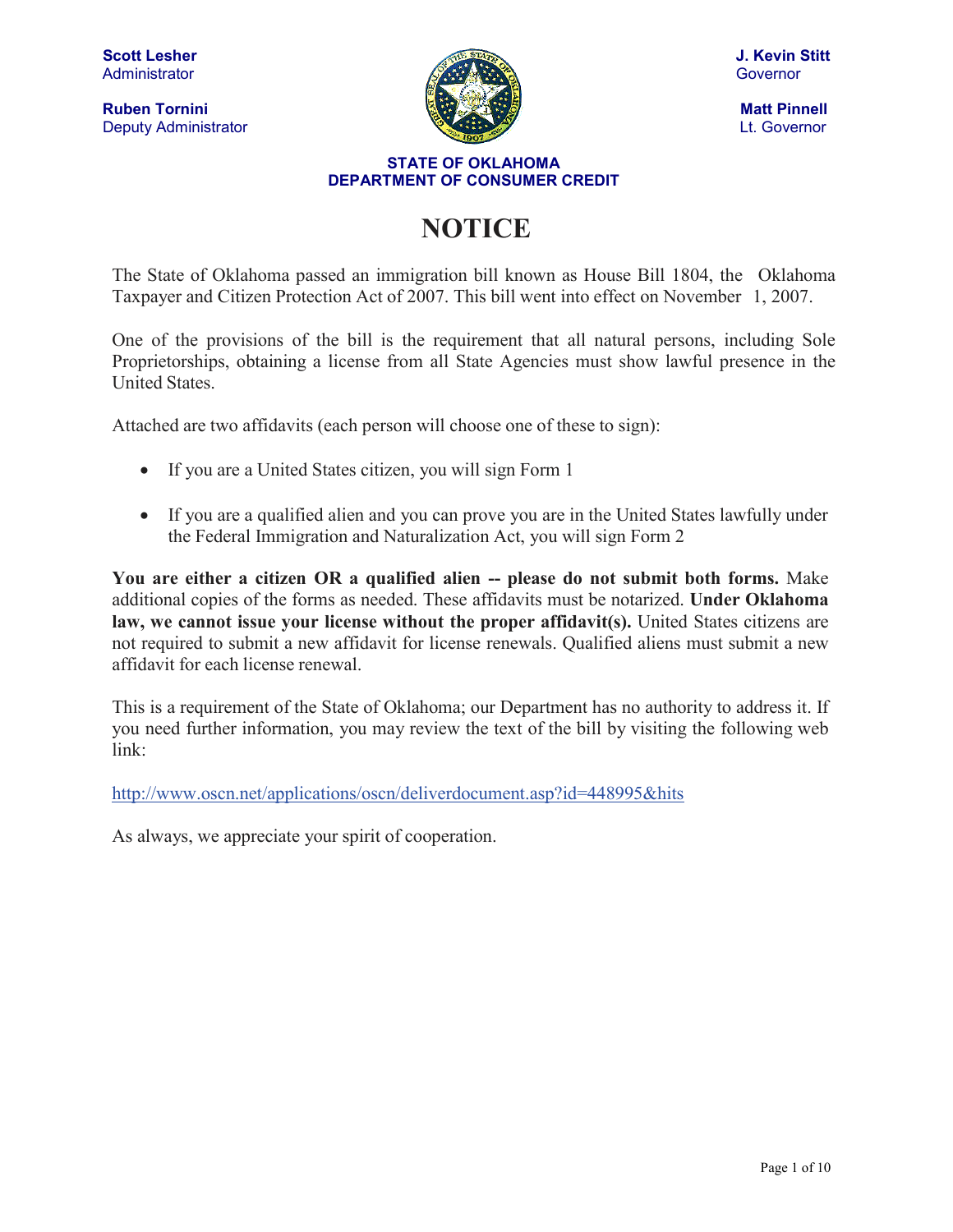#### Precious Metal & Gem Employee License Application Oklahoma Department of Consumer Credit  $\sim$  629 NE 28<sup>th</sup> St  $\sim$  Oklahoma City, OK 73105 Ph: (405) 521-3653 Fax: (405) 521-6740 Toll-Free: (800) 448-4904 <http://www.ok.gov/okdocc>

#### **Oklahoma Department of Consumer Credit**

### **AFFIDAVIT VERIFYING LAWFUL PRESENCE IN THE UNITED STATES**

# Form 1 - For U. S. Citizens

| Section A (Applicant Information)                                                                                                                 |                          |  |
|---------------------------------------------------------------------------------------------------------------------------------------------------|--------------------------|--|
| Affidavit of:                                                                                                                                     |                          |  |
| Name of Individual Applicant                                                                                                                      | Company Name             |  |
|                                                                                                                                                   |                          |  |
| <b>Section B (Notary Public)</b>                                                                                                                  |                          |  |
|                                                                                                                                                   |                          |  |
|                                                                                                                                                   |                          |  |
|                                                                                                                                                   |                          |  |
|                                                                                                                                                   |                          |  |
| ________, of lawful age, being first duly<br>Printed Name of Individual Applicant<br>sworn, upon oath states under penalty of perjury as follows: |                          |  |
| I am a United States citizen.                                                                                                                     |                          |  |
|                                                                                                                                                   |                          |  |
|                                                                                                                                                   | Signature of Applicant   |  |
|                                                                                                                                                   |                          |  |
|                                                                                                                                                   |                          |  |
|                                                                                                                                                   |                          |  |
|                                                                                                                                                   |                          |  |
|                                                                                                                                                   | Notary Public            |  |
| (Seal)                                                                                                                                            | <b>Commission Number</b> |  |
|                                                                                                                                                   | My Commission Expires    |  |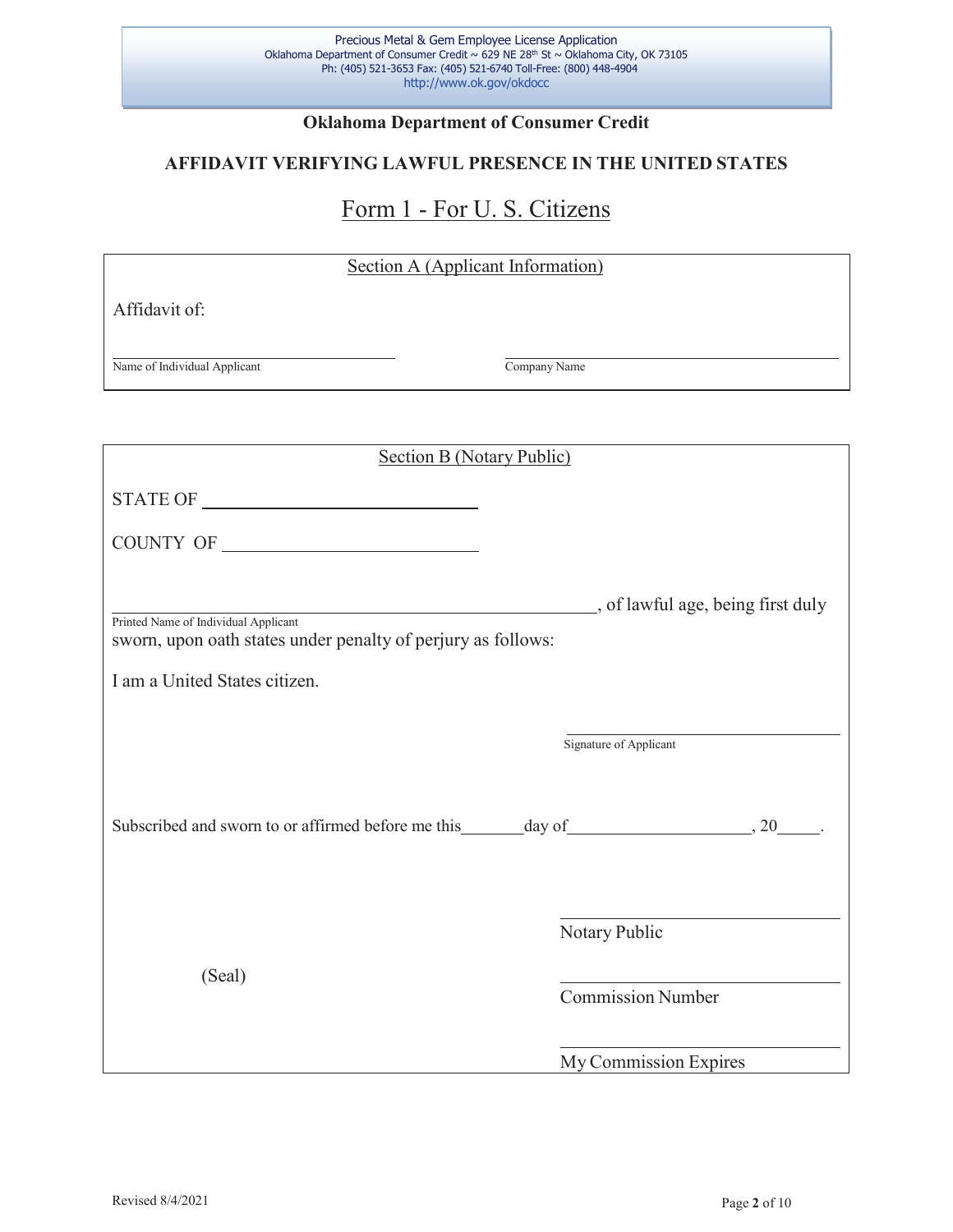#### Precious Metal & Gem Employee License Application Oklahoma Department of Consumer Credit  $\sim$  629 NE 28<sup>th</sup> St  $\sim$  Oklahoma City, OK 73105 Ph: (405) 521-3653 Fax: (405) 521-6740 Toll-Free: (800) 448-4904 <http://www.ok.gov/okdocc>

#### **Oklahoma Department of Consumer Credit**

#### **AFFIDAVIT VERIFYING LAWFUL PRESENCE IN THE UNITED STATES**

## Form 2 - For Qualified Aliens

#### Section A (Applicant's Information)

| Please type or print clearly. You must include a copy of both the front and back of your green card<br>with this form.                                                                                                               |                                                                                |
|--------------------------------------------------------------------------------------------------------------------------------------------------------------------------------------------------------------------------------------|--------------------------------------------------------------------------------|
|                                                                                                                                                                                                                                      |                                                                                |
|                                                                                                                                                                                                                                      |                                                                                |
|                                                                                                                                                                                                                                      |                                                                                |
| Company Name: <u>New York: New York: New York: New York: New York: New York: New York: New York: New York: New York: New York: New York: New York: New York: New York: New York: New York: New York: New York: New York: New Yor</u> |                                                                                |
|                                                                                                                                                                                                                                      |                                                                                |
| Section B (Notary)                                                                                                                                                                                                                   |                                                                                |
| $\begin{tabular}{c} \bf STATE OF \end{tabular}$                                                                                                                                                                                      |                                                                                |
| $\begin{tabular}{c} \textbf{COUNTY OF} \end{tabular}$                                                                                                                                                                                |                                                                                |
| Printed Name of Individual Applicant<br>states under penalty of perjury as follows:<br>I am a qualified alien under the Federal Immigration and Naturalization Act, and I am lawfully present in<br>the United States.               | ____________________________, of lawful age, being first duly sworn, upon oath |
| Signature of Applicant                                                                                                                                                                                                               |                                                                                |
|                                                                                                                                                                                                                                      |                                                                                |
|                                                                                                                                                                                                                                      | Notary Public                                                                  |
| (Seal)                                                                                                                                                                                                                               | <b>Commission Number</b>                                                       |
| Expires                                                                                                                                                                                                                              | My Commission                                                                  |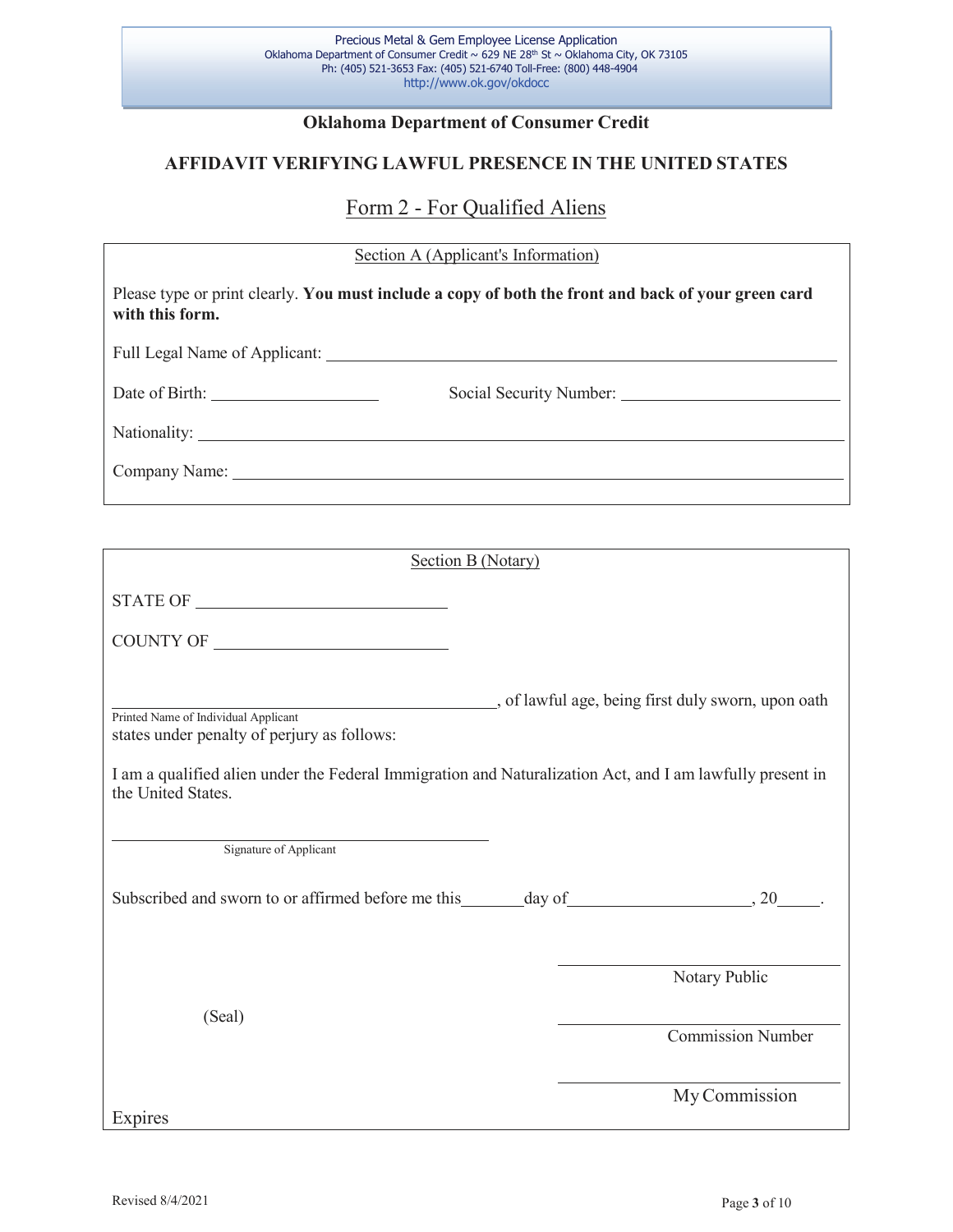#### Precious Metal & Gem Employee License Application Oklahoma Department of Consumer Credit  $\sim$  629 NE 28<sup>th</sup> St  $\sim$  Oklahoma City, OK 73105 Ph: (405) 521-3653 Fax: (405) 521-6740 Toll-Free: (800) 448-4904 <http://www.ok.gov/okdocc>

## **PRECIOUS METAL & GEM EMPLOYEE LICENSE APPLICATION**

## **TABLE OF CONTENTS**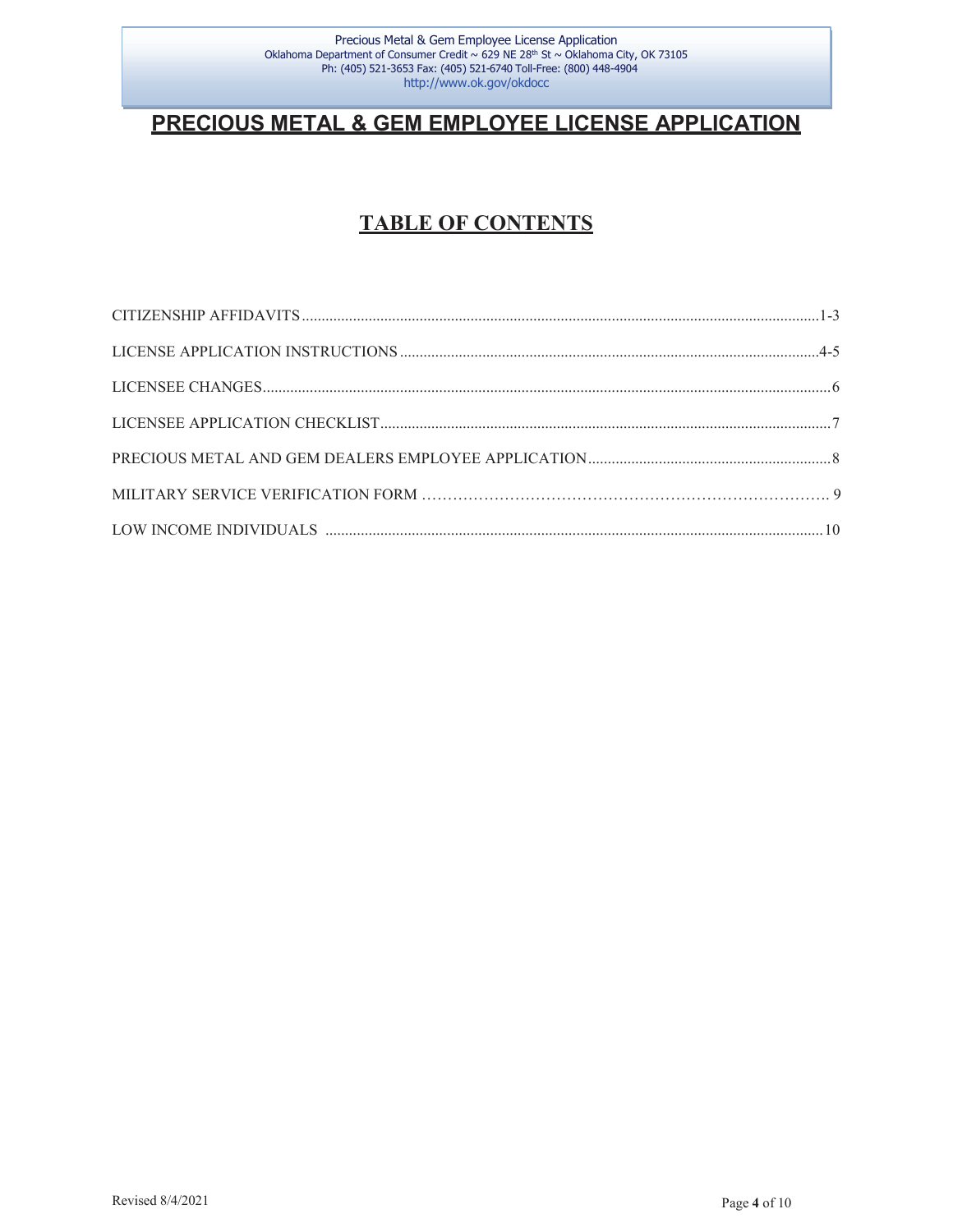### **LICENSE APPLICATION INSTRUCTIONS**

<span id="page-4-0"></span>To make application for an Oklahoma Precious Metal and Gem Employee License, all prescribed forms and additional required exhibits must be fully completed and mailed or delivered to:

#### **Oklahoma Department of Consumer Credit 629 NE 28th St Oklahoma City, OK 73105**

All fees required must be submitted with the application. Upon receipt of a **complete package**, a staff member will carefully review all documents and an independent investigation will be made into the experience, character and general fitness of the applicant(s). All applications are reviewed in the order in which they are received.

#### **A complete application package for a Precious Metal & Gem Employee license is composed of:**

- I. **PRECIOUS METAL EMPLOYEE APPLICATION FORM:** An employee is any person working for a dealer (whether or not the person is in the direct employment of the dealer or works full time or part time) who handles used precious metals and gems for a dealer. This page is for information on the employee to be licensed, including mailing address. Complete all sections that apply. Be sure to sign and notarize. Include an affidavit of lawful presence with each employee application, signed and notarized.
- II. **FEE FOR LICENSE:** When making an application for a Precious Metal and Gem Employee license, the applicant shall pay a \$200.00 (TWO HUNDRED DOLLARS) non-refundable fee for each license. The annual fee for each employee authorized to handle used precious metals or gems for the dealer will be \$200.00 (TWO HUNDRED DOLLARS).
- III. **AFFIDAVIT OF LAWFUL PRESENCE IN THE UNITED STATES OF AMERICA:** Attached to the application are two affidavits required by Oklahoma law. The applicable affidavit must be signed by natural persons, including sole proprietorships, applying for a license issued by the State of Oklahoma. If a person is a United States citizen, please sign and notarize Form 1. If a person is an alien lawfully residing in the United States of America, please sign and notarize Form 2.

The affidavit must be submitted to the Department by mail or courier service or delivered in person. United States citizens are not required to submit a new affidavit for license renewals. Aliens lawfully residing in the United States of America are required to submit an affidavit for each license renewal.

- IV. **MILITARY SERVICE VERIFICATION:** Please complete the *Military Service Verification Form* if you or your spouse is in Active Duty status in the Armed Forces and you wish to receive considerations provided by SB1863 Post-Military Service Occupation, Education and Credentialing Act, codified as 59 O.S. §4100 *et seq.* The information provided will be verified through the Servicemembers Civil Relief Act Website.
- V. **LOW INCOME INDIVIDUALS:** Please complete the *Low Income Individuals* form if you wish to receive considerations provided by 59 O.S. § 4003 (A).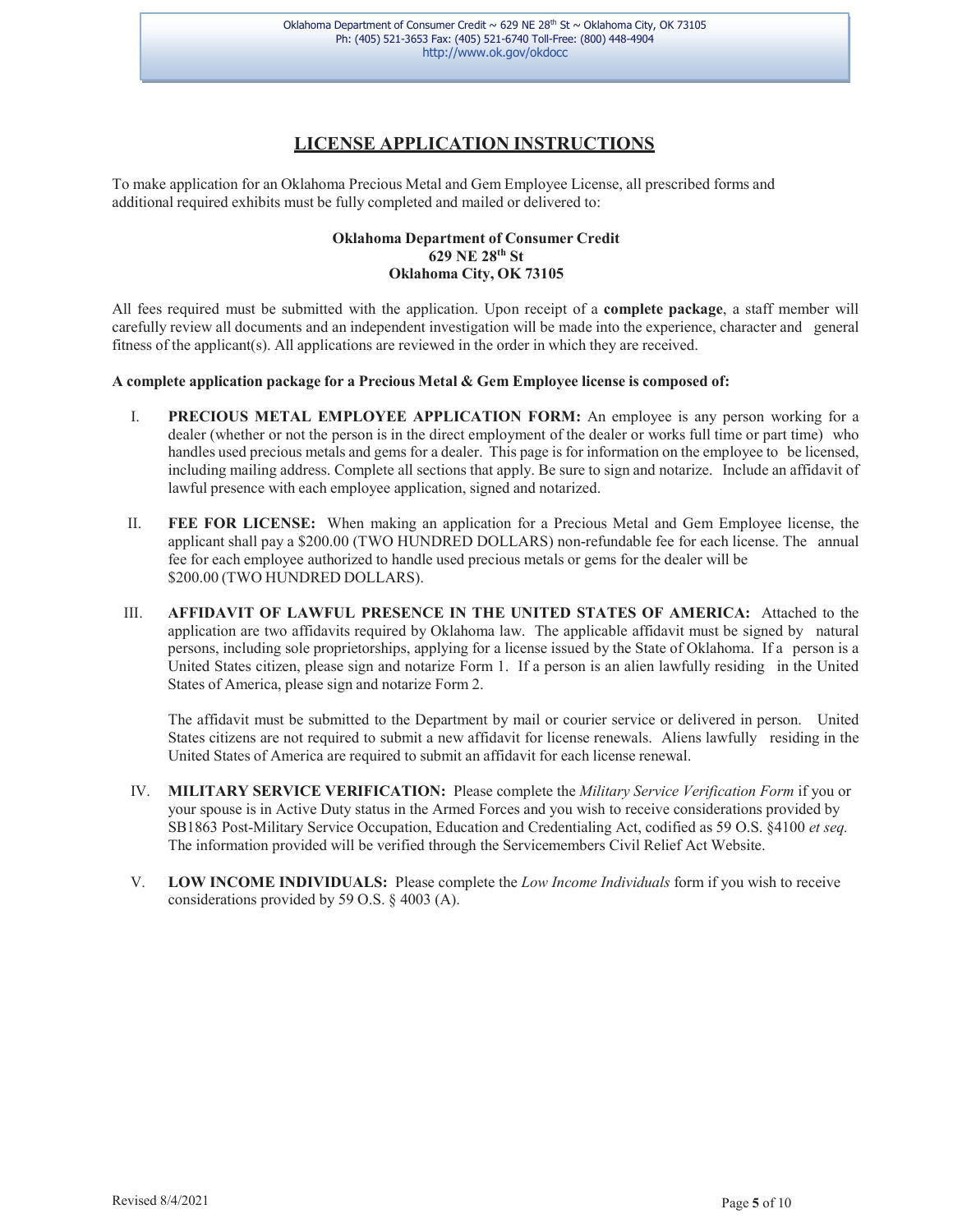#### *PLEASE RETAIN INSTRUCTIONS FOR FUTURE REFERENCE*

#### **LICENSEE CHANGES**

<span id="page-5-0"></span>Licensesissued under the Oklahoma Precious Metal and Gem Dealers Act are issued on the basis of representations made on the application and supporting documents. Any substantial change in the information included in the application must be reported to the Administrator immediately.

If any material misrepresentations or unreported changes of circumstances are subsequently discovered, the license is subject to revocation after it has been issued.

Changes in location, ownership, partners, and in the principal parties at interest in an entity must be submitted in writing for approval Thirty (30) Days prior to the effective date of the change. There is a \$25 per license amendment fee.

#### **RENEWAL REQUIREMENTS**

Annual renewal of the license is the responsibility of each licensee. The licensee is to submit a renewal application, renewal fee of \$200 (TWO HUNDRED DOLLARS) to be postmarked on or before the first day of December of each year. (All renewals that are not postmarked by December 1<sup>st</sup> will be subject to a \$10 per day late fee, up to 30 **days.)**

If you are an active duty service member of the Armed Forces at the time of annual renewal, please complete the *Military Service Verification* form. Upon verification, your license effective date will be extended, with no further payment, for up to a year after your active service has been completed.

If you are a low income individual at the time of annual renewal, please complete the *Low Income Individual* form in order to be considered for a fee waiver.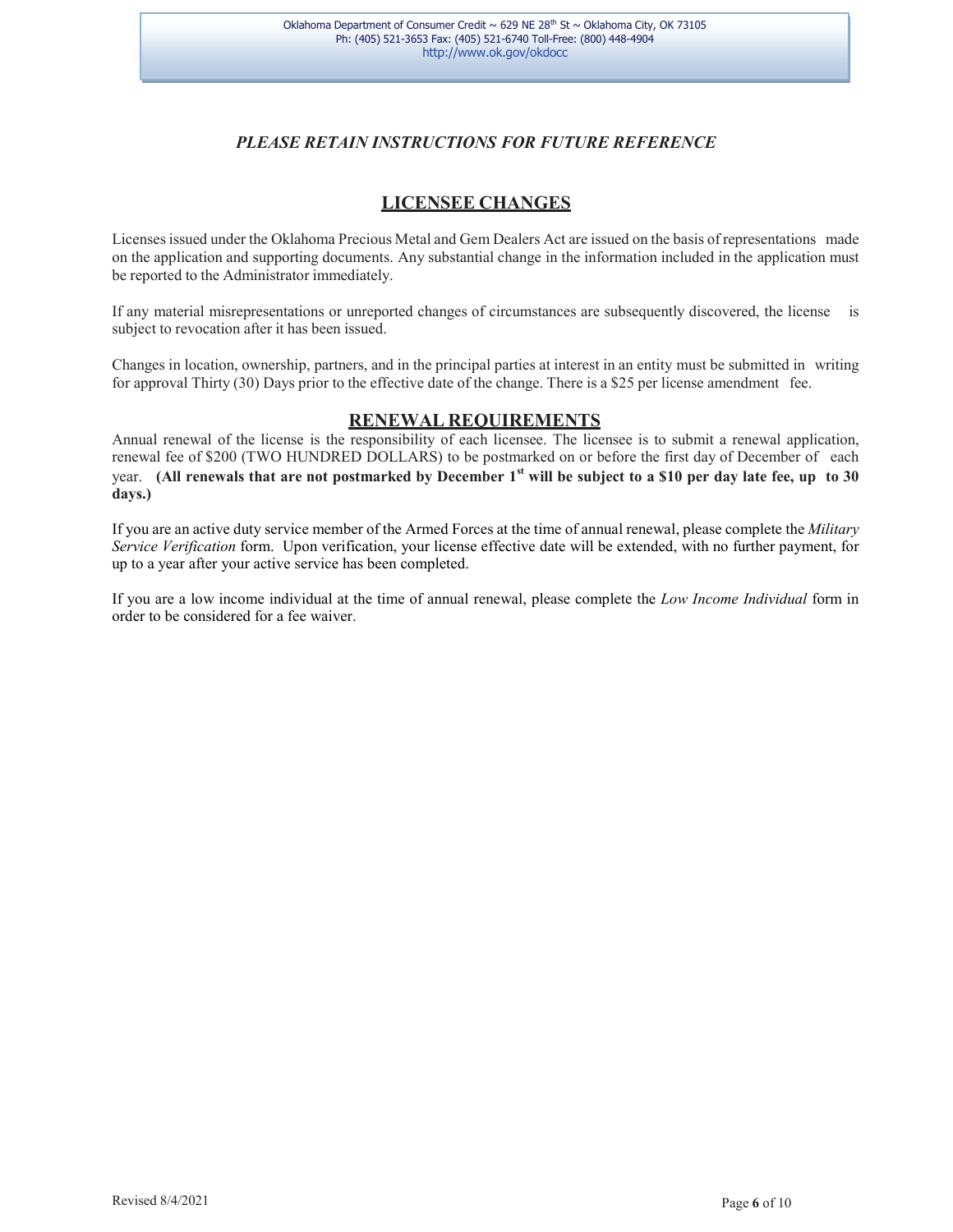## **LICENSE APPLICATION CHECKLIST**

The checklist below is provided to help ensure that you submit a complete application.

- I. **APPLICATION -** *SIGNED AND NOTARIZED*
- II. **AFFIDAVIT VERIFYING LAWFUL PRESENCE IN THE UNITED STATES**
- III. **MILITARY SERVICE VERIFICATION FORM (IF APPLICABLE)**
- IV. **LOW INCOME INDIVIDUALS FORM (IF APPLICABLE)**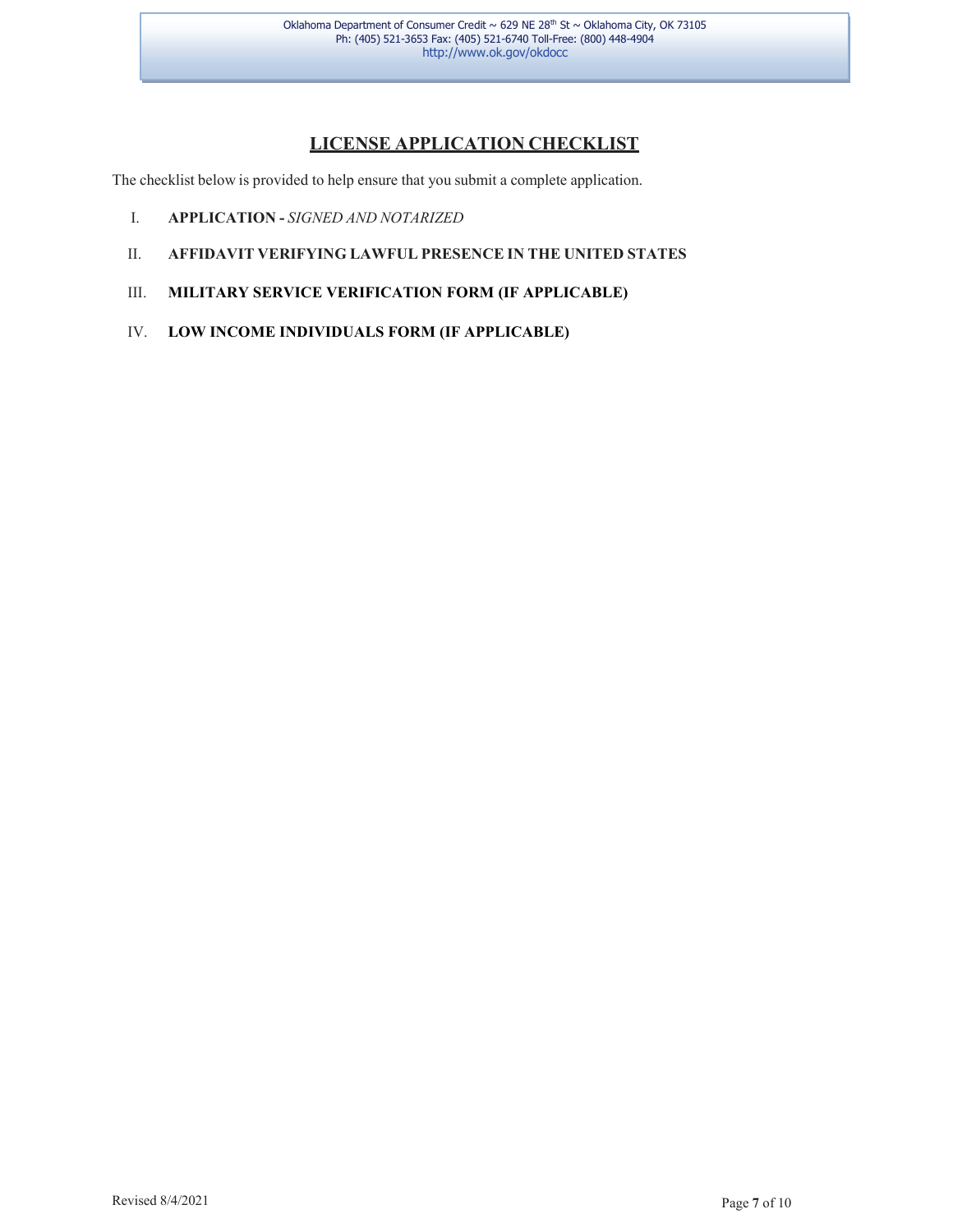## **PRECIOUS METAL AND GEM DEALERS EMPLOYEE APPLICATION**

<span id="page-7-0"></span>

| <b>Full Name</b>                                      | Social Security Number |
|-------------------------------------------------------|------------------------|
| Date of Birth                                         |                        |
| <b>Resident Address</b>                               |                        |
| City, State and Zip                                   |                        |
| E-Mail                                                | Telephone              |
| Licensed Precious Metal and Gem Dealer Employed with: |                        |
|                                                       |                        |
| Address:                                              |                        |
| License Number:                                       |                        |

Check the appropriate box if any of the following apply to you. If any apply, please complete the *Military Service Verification* form for expedited processing:

- I am a member of the Armed Forces
- My spouse is a member of the Armed Forces
- $\Box$  My spouse is on active duty within this state
- $\Box$  My spouse is a permanent resident of this state for the 6 months prior to assignment to active duty
- $\Box$  My spouse is a permanent resident of this state during the period of active duty

### **Annual Fee of \$200.00 (TWO HUNDRED DOLLARS)**

| <b>Notary Public</b>                                                                                                                                                                                                                 |                                        |  |
|--------------------------------------------------------------------------------------------------------------------------------------------------------------------------------------------------------------------------------------|----------------------------------------|--|
| Before me, the undersigned, personally appeared and being first duly sworn states that he/she has the authority to<br>agree to the above, understands the same, and that the statements contained herein above are true and correct. |                                        |  |
| Applicant Signature                                                                                                                                                                                                                  | Date                                   |  |
|                                                                                                                                                                                                                                      |                                        |  |
|                                                                                                                                                                                                                                      |                                        |  |
|                                                                                                                                                                                                                                      |                                        |  |
| (Seal)                                                                                                                                                                                                                               | Notary Public<br>My Commission Expires |  |
|                                                                                                                                                                                                                                      |                                        |  |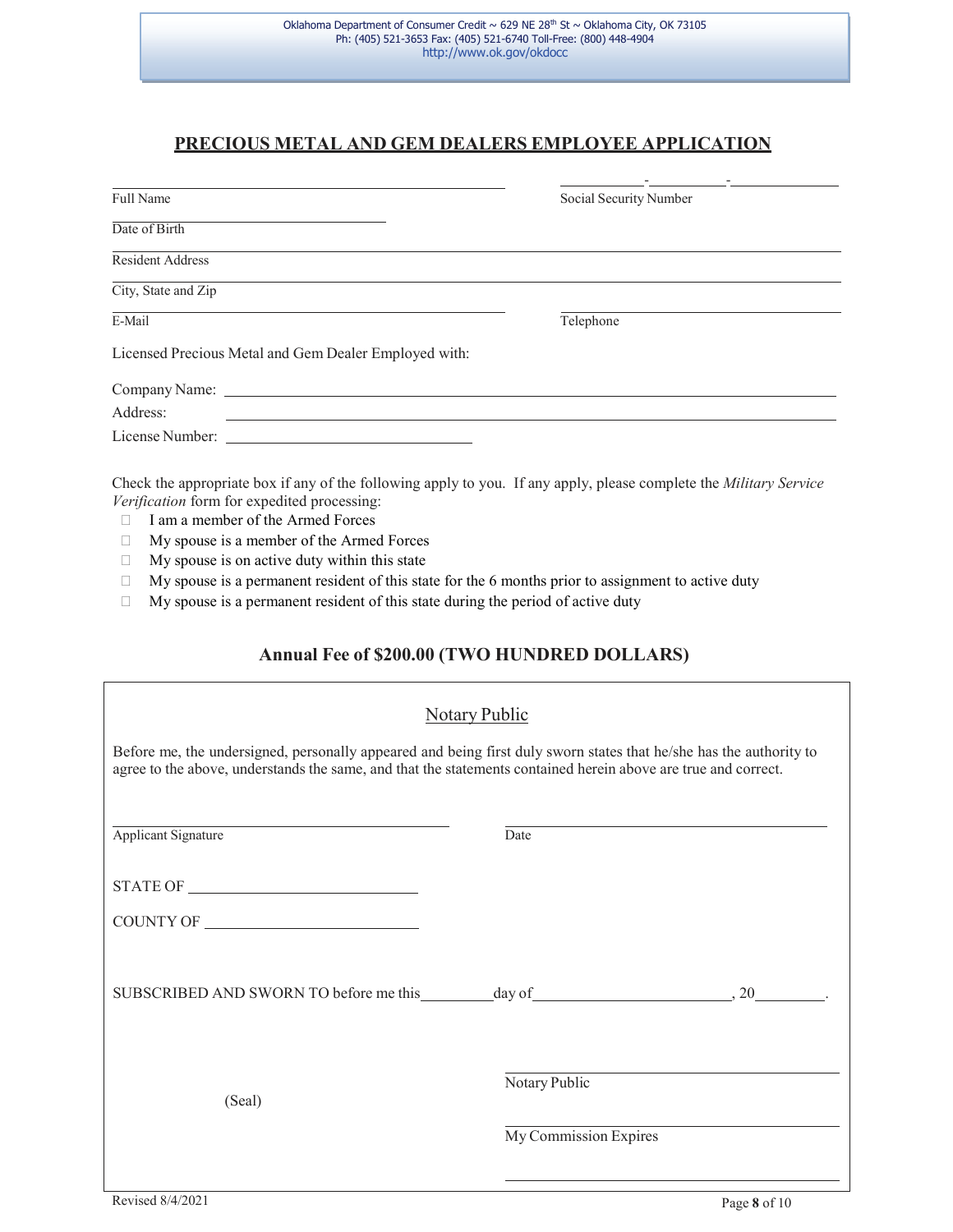# **VERIFICATION OF MILITARY SERVICE**

Please complete the information below, in its entirety, for the ACTIVE SERVICE MEMBER.

| <b>Full Name of Service Member</b>     |  |
|----------------------------------------|--|
| Social Security Number of Service      |  |
| Member                                 |  |
| Birth Date of Service Member           |  |
| Active Duty Status Date (if available) |  |

Check one:

- New License Application
- Renewal Application